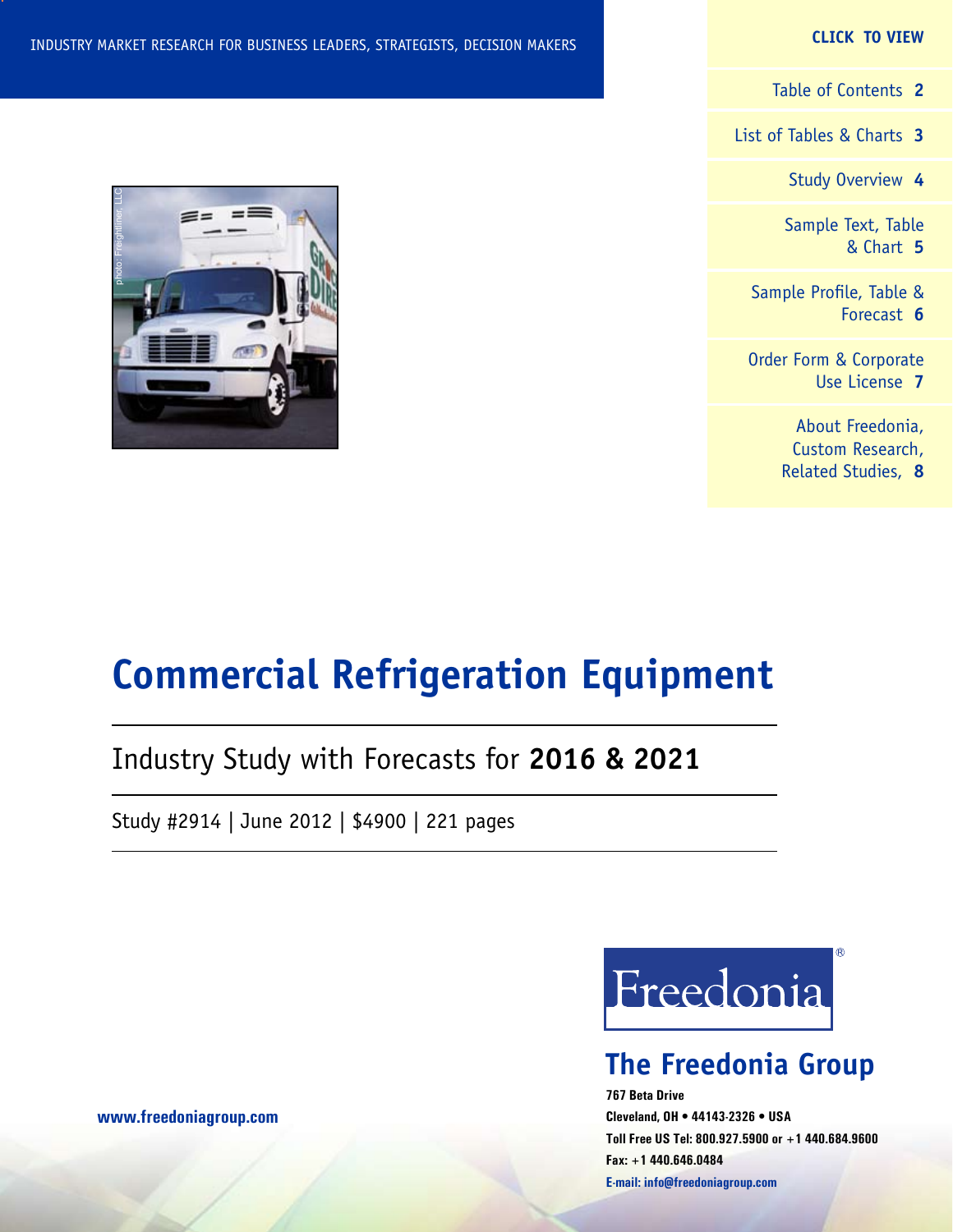### <span id="page-1-0"></span>Study #2914 June 2012 \$4900 221 Pages

## **Commercial Refrigeration Equipment**

Industry Study with Forecasts for *2016 & 2021*

## **Table of Contents**

## Executive Summary

## Market EnvironmenT

| Macroeconomic Environment4            |
|---------------------------------------|
| Personal Income &                     |
| Expenditure Trends8                   |
| Nonresidential Building               |
| Construction  11                      |
| 0ffice/Commercial Construction . 13   |
| Institutional Construction 13         |
| Industrial Construction 14            |
| Transportation & Other                |
| Construction  14                      |
| Retail Sales 15                       |
| Food & Beverage Industry Trends19     |
|                                       |
| Historical Market Trends23            |
| Regulatory/Environmental Issues25     |
| Technology 29                         |
| <b>World Commercial Refrigeration</b> |
| Equipment Trends30                    |
| US Foreign Trade32                    |
| Exports33                             |
|                                       |
| Imports 35                            |

## **MARKETS**

| New vs. Aftermarket 41          |
|---------------------------------|
| Foodservice 42                  |
| Foodservice Industry Overview43 |
| Commercial Refrigeration        |
| Equipment Demand46              |
| Food & Beverage Retail49        |
| Food/Beverage Retail Overview49 |
| Commercial Refrigeration        |
| Equipment Demand51              |
| Food & Beverage Distribution 53 |
| Food & Beverage Distribution    |
| Industry Overview54             |
| Commercial Refrigeration        |
| Equipment Demand55              |
|                                 |

| Food & Beverage Production  57 |  |
|--------------------------------|--|
| Food & Beverage Production     |  |
| 0verview58                     |  |
| Commercial Refrigeration       |  |
| Equipment Demand60             |  |
|                                |  |
|                                |  |

## PRODUCTS

| Transportation Refrigeration        |
|-------------------------------------|
|                                     |
| Shipping Container Systems 71       |
| Trailer Refrigeration 73            |
|                                     |
| Truck Refrigeration Systems75       |
| Refrigerators & Freezers 76         |
| Reach-In Refrigerators/Freezers.78  |
| Walk-In Refrigerators & Freezers 80 |
| Beverage Refrigeration Equipment 82 |
| Soda Fountain Equipment 84          |
| Drinking Fountains 87               |
| Beverage Cooling &                  |
| Dispensing Equipment88              |
| Beer Dispensing Equipment90         |
| Display Cases 91                    |
| Normal Temperature                  |
| Display Cases94                     |
| Low Temperature Display Cases97     |
| Ice Machines  100                   |
| Refrigerated Vending Machines 102   |
|                                     |
| Cryogenic Equipment 106             |
| Liquid Chillers 108                 |
|                                     |
| All Other Commercial                |
| Refrigeration Equipment 112         |
| Refrigeration Equipment Parts 114   |

## INDUSTRY STRUCTURE

| General  116                 |  |
|------------------------------|--|
| Market Share  118            |  |
| <b>Product Development</b>   |  |
| & Manufacturing  122         |  |
| Marketing & Distribution 124 |  |
| Mergers & Acquisitions 125   |  |
| Cooperative Agreements 128   |  |
|                              |  |

### Company Profiles

Freedonia

| Air Products and Chemicals 130                         |
|--------------------------------------------------------|
|                                                        |
| Bally Refrigerated Boxes  131                          |
| Coin Acceptors  133                                    |
| Crane Company  135                                     |
| Daikin Industries  137                                 |
| Dover Corporation  139                                 |
| Dunham-Bush Holding Berhad 142                         |
| Elkay Manufacturing  143                               |
| Emerson Electric  145                                  |
| GEA Group  149                                         |
| Grindmaster-Cecilware  152                             |
| Hoshizaki Electric  154                                |
| Hussmann International 156                             |
| Illinois Tool Works 158                                |
|                                                        |
| Ingersoll-Rand plc 162                                 |
| Johnson Controls  165                                  |
| Leer Incorporated  167                                 |
| Lennox International  169                              |
| Manitowoc Company 172                                  |
| Metalfrio Solutions 178                                |
|                                                        |
| Mueller (Paul) Company  181<br>Oasis International 183 |
|                                                        |
| Panasonic Corporation  186                             |
| Parker-Hannifin Corporation 188                        |
| Perlick Corporation 189                                |
| Polar King International 191                           |
| Praxair Incorporated 192                               |
| Sanden Corporation  194                                |
| Scotsman Industries  196                               |
| Source Refrigeration & HVAC  198                       |
| SPX Corporation  199                                   |
| Standex International 201                              |
| Tecumseh Products  206                                 |
| Thermo Fisher Scientific  208                          |
| True Manufacturing  211                                |
| United Technologies 213                                |
| Whirlpool Corporation 218                              |
| Zero Zone  219                                         |
| Other Companies                                        |
| Mentioned in Study  221                                |
|                                                        |

## **Page 2 [Order now, click here!](#page-6-0)**

## [Click here to purchase online](http://www.freedoniagroup.com/DocumentDetails.aspx?Referrerid=FM-Bro&StudyID=2914)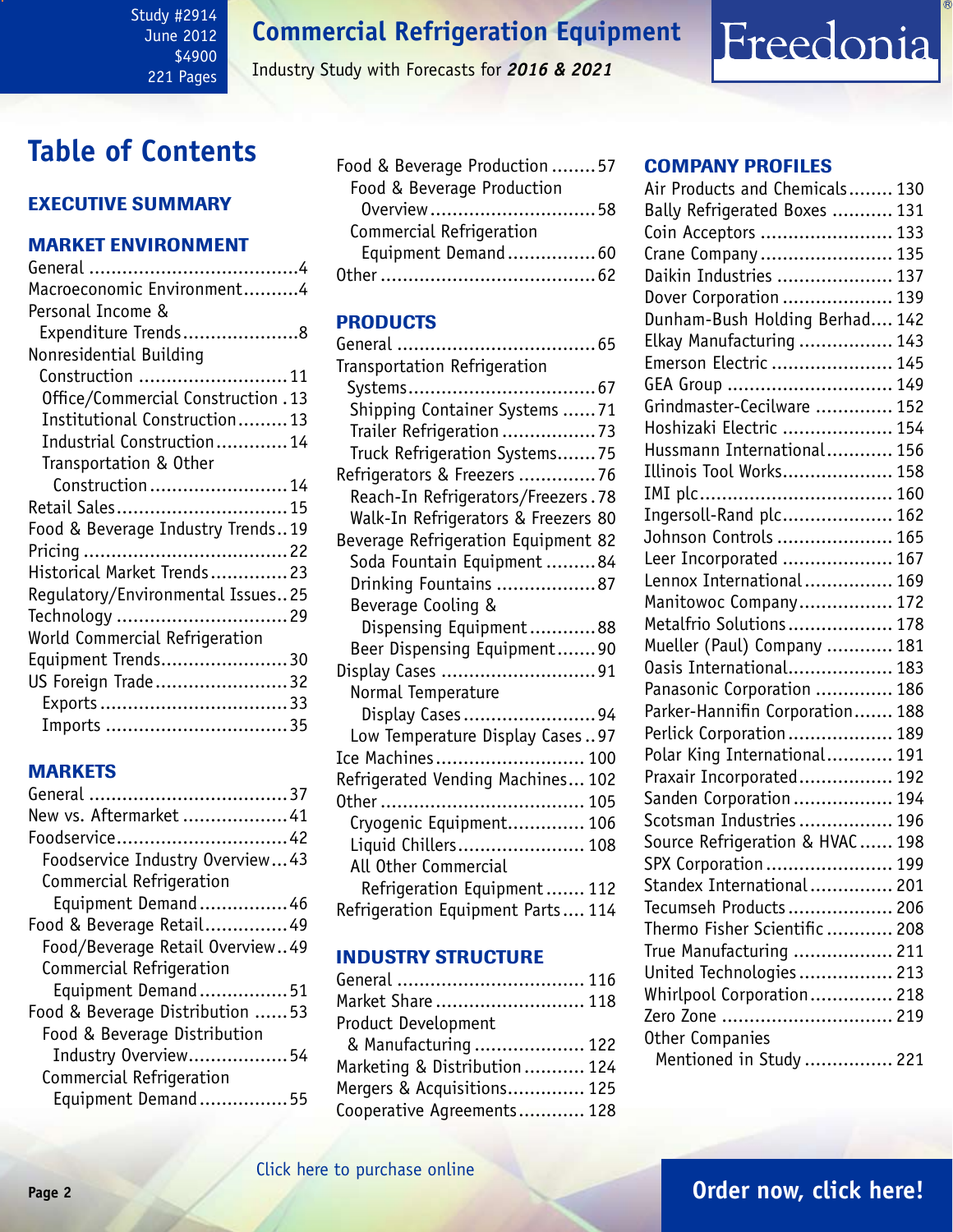<span id="page-2-0"></span>Study #2914 June 2012 \$4900 221 Pages

**Commercial Refrigeration Equipment**

Industry Study with Forecasts for *2016 & 2021*

## **List of Tables/Charts**

### Executive Summary

1 Summary Table......................3

## Market EnvironmenT

- 1 Macroeconomic Indicators ......8
- 2 Personal Consumption Expenditures.....................11
- 3 Nonresidential Building Construction Expenditures...12
- 4 Retail Sales........................19
- 5 Food & Beverage Shipments..22
- 6 Commercial Refrigeration Equipment Market, 2001-2011 .......................25
- 7 US Foreign Trade in Commercial Refrigeration Equipment .....33
- Cht US Commercial Refrigeration Equipment Exports
- by Destination, 2011 .........34 Cht US Commercial Refrigeration Equipment Imports by Source, 2011 ................36

### MARKETS

- 1 Commercial Refrigeration Equipment Demand by Market.........................39 Cht Commercial Refrigeration Equipment Demand by Market, 2011 ................39 Cht Commercial Refrigeration Equipment Industry Flowchart.........................40 2 New & Aftermarket Demand for Commercial Refrigeration Equipment........................42 3 Foodservice Revenues ..........46
	- 4 Foodservice Market for Commercial Refrigeration Equipment by Sector & Type 48
- 5 Food & Beverage Retail Indicators ........................50
- 6 Food & Beverage Retail Market for Commercial Refrigeration Equipment .....53
- 7 Food & Beverage Distribution Market for Commercial Refrigeration Equipment .....57
- 8 Food & Beverage Shipments..60
- 9 Food & Beverage Production Market for Commercial Refrigeration Equipment .....62
- 10 Other Markets for Commercial Refrigeration Equipment .....64

### PRODUCTS

- 1 Commercial Refrigeration Equipment Supply & Demand ........................67 2 Transportation Refrigeration System Supply & Demand....71 3 Shipping Container System Demand.................73 4 Trailer Refrigeration Equipment Demand ............74 5 Truck Refrigeration System Demand.................76 6 Refrigerator & Freezer Supply & Demand ..............77 7 Reach-In Refrigerator & Freezer Supply & Demand ..............79 8 Walk-In Refrigerator & Freezer Supply & Demand ..............82 9 Beverage Refrigeration Equipment Supply & Demand ........................84
- 10 Soda Fountain Equipment Supply & Demand ..............86 11 Drinking Fountain
- Supply & Demand ..............88

| 12 | Beverage Cooling & Dispensing<br><b>Equipment Supply</b> |
|----|----------------------------------------------------------|
|    | & Demand<br>. 89                                         |
| 13 | Beer Dispensing Equipment                                |
|    | Shipments91                                              |
| 14 | Display Case Supply                                      |
|    | & Demand 94                                              |
| 15 | Normal Temperature Display                               |
|    | Case Supply & Demand 97                                  |
| 16 | Low Temperature Display Case                             |
|    | Supply & Demand 99                                       |
| 17 | Ice Machine Supply                                       |
|    | & Demand  102                                            |
| 18 | Refrigerated Vending Machine                             |
|    | Supply & Demand  105                                     |
| 19 | All Other Commercial                                     |
|    | Refrigeration Equipment                                  |
|    | Supply & Demand  106                                     |
| 20 | Cryogenic Equipment                                      |
|    | Supply & Demand  108                                     |
| 21 | Liquid Chiller Supply                                    |
|    | & Demand  112                                            |
| 22 | All Other Commercial                                     |
|    | Refrigeration Equipment                                  |
|    | Supply & Demand  114                                     |
| 23 | Commercial Refrigeration                                 |
|    | <b>Equipment Parts</b>                                   |
|    | Supply & Demand  115                                     |

Freedonia

### INDUSTRY STRUCTURE

| 1 US Commercial Refrigeration |  |
|-------------------------------|--|
| <b>Equipment Sales</b>        |  |
| by Company, 2011  118         |  |
| Cht Commercial Refrigeration  |  |
| Equipment Market Share,       |  |
|                               |  |
| 2 Selected Acquisitions       |  |
| & Divestitures 127            |  |

## **Page 3 [Order now, click here!](#page-6-0)**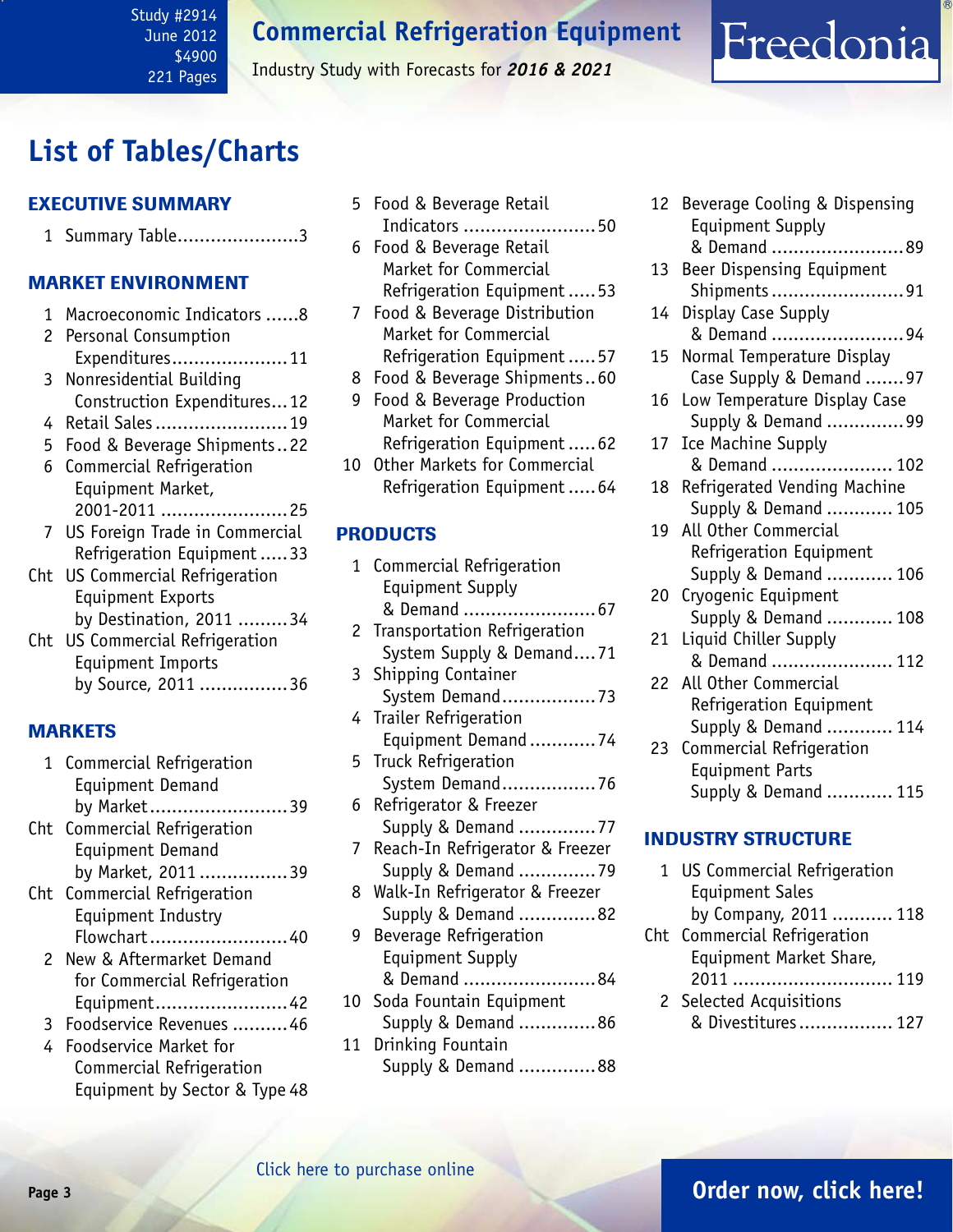## **Commercial Refrigeration Equipment**

<span id="page-3-0"></span>Study #2914 June 2012 \$4900 221 Pages

Industry Study with Forecasts for *2016 & 2021*

*Growth in capital investment and nonresidential construction expenditures, plus food industry efforts to reduce operating costs, will benefit US commercial refrigeration equipment demand.*

## **US demand to grow 4.6% per year through 2016**

US demand for commercial refrigeration equipment is forecast to rise 4.6 percent per year to \$9.4 billion in 2016. Growth will result from improvements in capital investment and nonresidential construction expenditures. A positive outlook for the broader US economy will also encourage end users such as retailers and fleet operators to both expand existing operations and replace aging equipment. Food industry efforts to reduce operating costs, a byproduct of narrow profit margins, will create opportunities for suppliers of energy efficient equipment.

## **Aftermarket sales to remain dominant**

Aftermarket sales of commercial refrigeration equipment, which consist of both repairs and products purchased to replace existing equipment, accounted for 73 percent of demand in 2011 and will continue to comprise the majority of demand. Food and beverage distribution is expected to post the fastest growth of any commercial refrigeration equipment market through 2016, rising at a yearly rate of 5.9 percent. Foodservice will remain the largest market for commercial refrigeration equipment, as Americans continue to spend around half of their food budgets outside the home. Food production will continue to benefit from increased trade in food and beverages, as well as from expansions and renovations of food production facilities. Gains in the retail market will come from a rising number of food stores. Furthermore, the average amount of floor space



at food retail establishments will similarly increase, creating added floor space for commercial refrigeration equipment.

## **Transportation refrigeration to remain largest equipment type**

Transportation refrigeration equipment will remain the largest commercial refrigeration equipment type, benefiting from the positive outlook for capital investment. In addition, product innovations such as hybrid electric systems and products that utilize natural refrigerants like carbon dioxide will stimulate sales. Ice machines will also record above average growth due to increased construction of hotels and motels, which are major end users of this equipment.

Additionally, ice machines will benefit from the rising number of foodservice establishments and from technical innovations like remote monitoring.

Freedonia

## **Growth in shipments to lag US demand gains**

Shipments of commercial refrigeration equipment from US facilities are forecast to grow 4.0 percent per annum through 2016 to \$8.6 billion. Competition from imports in both domestic and overseas markets will cause growth in shipments to lag demand gains. The US has become a net importer of commercial refrigeration equipment, as many of the leading manufacturers have moved production facilities overseas to reduce labor costs.

Copyright 2012 The Freedonia Group, Inc.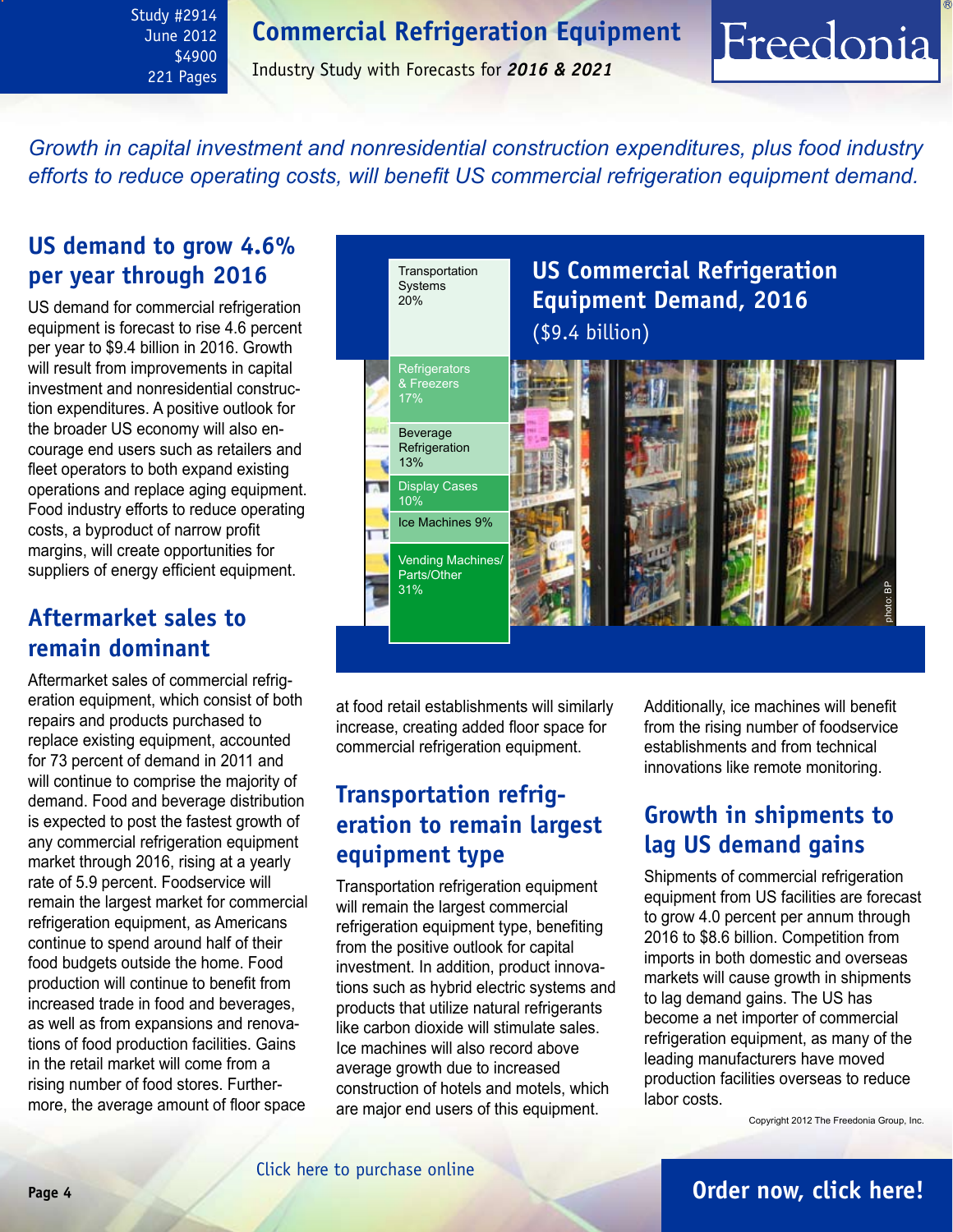## **Commercial Refrigeration Equipment**

June 2012 \$4900 221 Pages

<span id="page-4-0"></span>Study #2914

Industry Study with Forecasts for *2016 & 2021*

## **Sample Text, Table & Chart**

### **TABLE III-4 FOODSERVICE MARKET FOR COMMERCIAL REFRIGERATION EQUIPMENT BY SECTOR & TYPE (million dollars)**

Freedonia

### **markets**

#### **Food & Beverage Retail - Commercial Refrigeration Equipment Demand**



vironment will  $\cos$  support remodeling and renovation efforts of  $\sin$ 

existing stores. In addition, the average size of food stores is increase, creating more floor space to accommodate refrigeration ment. Furthermore, the growing number of food stores will greater sales opportunities for commercial refrigeration equip

Additional floor space in food stores will create room for an increased amount of refrigerated shelf space. Among food retailers, demand for commercial refrigeration equipment will benefit from an increasingly diverse array of products demanded by consumers, including organic, specialty, and "value" products. Because some of these products require refrigeration, there will be a growing need for refrigerated shelf space. In addition, demand for a wider range of products -- including refrigerated items like meat, produce, and seafood -- is also increasing.

Renovation and remodeling efforts at retail outlets, in particular supermarkets, will provide further impetus for equipment growth. Opportunities will be best for producers of energy efficient equipment. retailers are faced with increasingly narrow margins in this in instance, display cases with light-emitting diode (LED) light doors, which can provide up to a 60 percent reduction in ene are seeing increased use in retail stores.

The food retail industry uses the widest range of commercial refractions. eration equipment of any market, including beverage refrige





### [Click here to purchase online](http://www.freedoniagroup.com/DocumentDetails.aspx?Referrerid=FM-Bro&StudyID=2914)

## **Page 5 [Order now, click here!](#page-6-0)**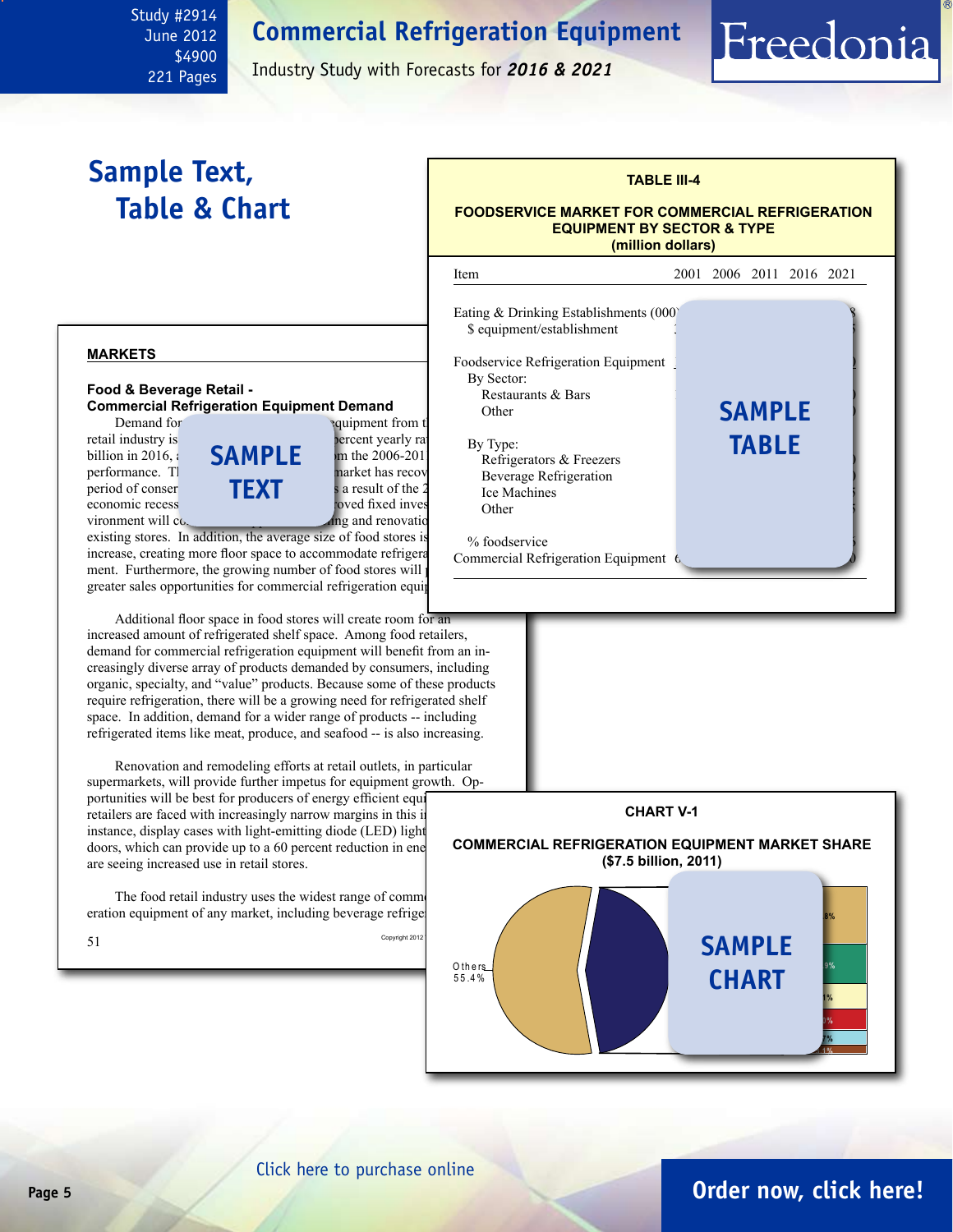## **Commercial Refrigeration Equipment**

<span id="page-5-0"></span>Study #2914 June 2012 \$4900 221 Pages

Industry Study with Forecasts for *2016 & 2021*

## **Sample Profile, Table & Forecast**

## **TABLE IV-2 TRANSPORTATION REFRIGERATION SYSTEM SUPPLY & DEMAND (million dollars)** Item 2001 2006 2011 2016 2021 Food & Beverage Shipments (bil \$)  $4<sup>5</sup>$ \$ transport sys/000\$ food & bev Transport Refrigeration System Demand By Type: Shipping Containers Trailers 694 686 694 686 681 686 694 694 695 694 695 694 695 694 695 696 697 698 698 698 698 698 698 698 698 69 Trucks<br>By Market: **TABLE** By Market: Food Distribution Other 189 209 165 200 230 - net imports Transport Refrigeration Systems Shpts 1 **sample**

### **COMPANY PROFILES**

**Crane Company** 100 First Stamford Place Stamford, CT 06902 203-363-7 http://ww

Sales: \$ US Sales Employi

## **sample profile**

Key Products: cold beverage, snack, and food vending machines

Crane is a diversified manufacturer or engineered industrial products with operations and sales activities in the Americas, Europe and the Asia/Pacific region. The Company operates in five segments: Engineered Materials, Controls, Fluid Handling, Aerospace and Electronics, and Merchandising Systems.

The Company competes in the US commercial refrigeration industry via the Merchandising Systems segment, which generated sales of \$374 million and employed about 1,680 in 2011. The segment comprises two divisions, of which the Crane Vending Solutions division manufactures beverage, snack, and food vending equipment, as well as vending machine software. The division operates via the National Vendors, GPL, Dixie-Narco, and Automated Products subsidiaries, all of which produce cold beverage vending machines, among other products.

National Vendors (Bridgeton, Missouri) manufactures and sells vending machines under the NATIONAL VENDORS brand name. Among these products are MERCHANT FOUR and MERCHANT SIX units, which are offered in cold beverage, snack, and combination cold beverage/snack types; and FROZEN GOURMET vending machines for

135 Copyright 2012 The Freedonia Group, Inc.

"Demand for shipping container systems will climb 5.9 percent annually to \$860 million in 2016. Supporting demand gains will be an improvement in the capital investment environment, as fleet operators expand their operations. Growth in food and beverage shipments will also provide some impetus for demand. However, competition from overseas producers will serve to restrict sales gains."

Freedonia

--Section IV, pg. 71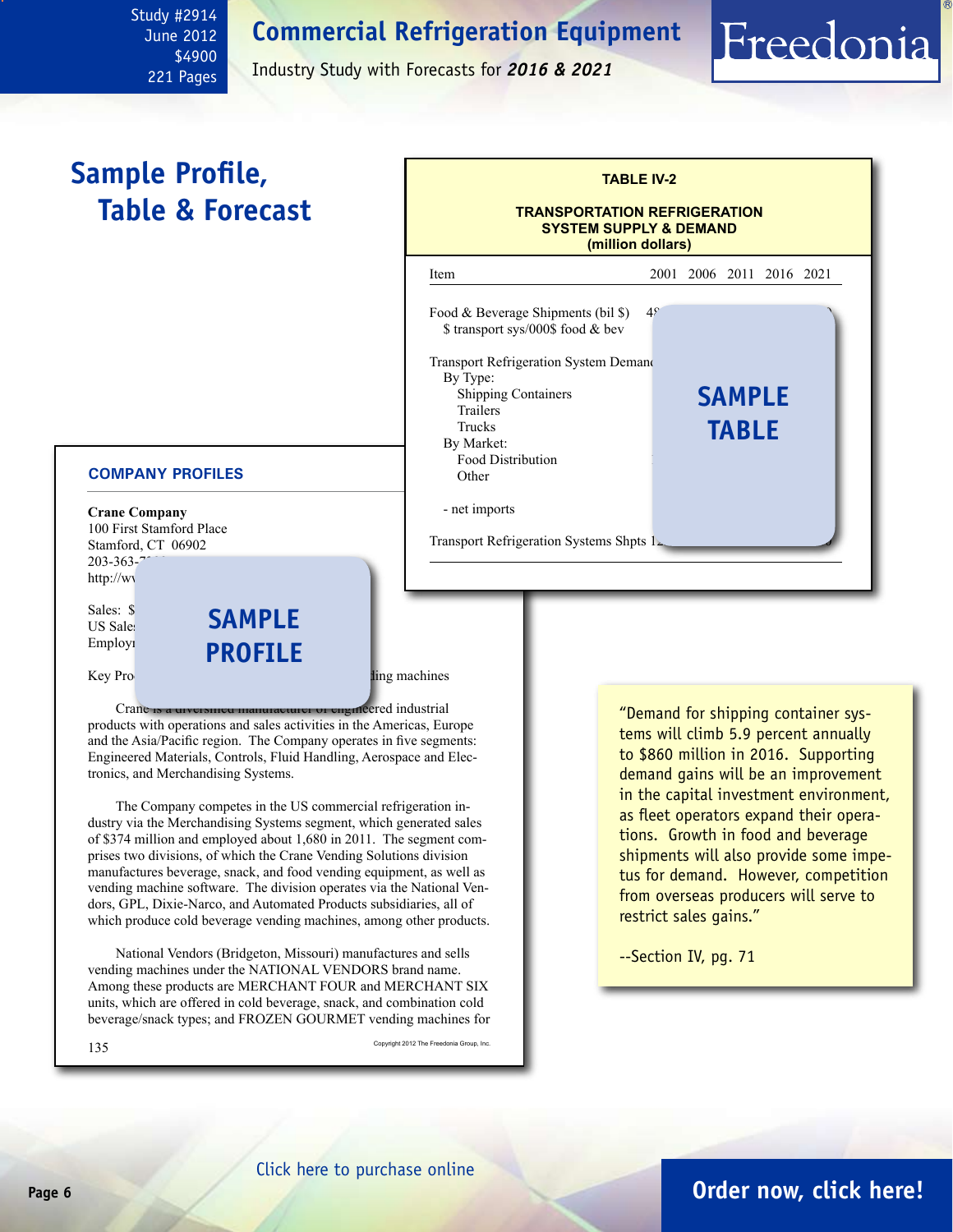## <span id="page-6-0"></span>**ORDER INFORMATION**

**Five Convenient Ways to Order**

INDUSTRY MARKET RESEARCH FOR BUSINESS LEADERS, STRATEGISTS, DECISION MAKERS

# Freedonia

**ONLINE: [www.freedoniagroup.com](http://www.freedoniagroup.com/DocumentDetails.aspx?Referrerid=FM-Bro&StudyID=2914)**

**MAIL: Print out and complete the order form and send to The Freedonia Group (see address at the bottom of this form)**

**PHONE: Call toll free, 800.927.5900 (US) or +1 440.684.9600**

**FAX: +1 440.646.0484 (US)**

**EMAIL: [info@freedoniagroup.com](mailto:info@freedoniagroup.com)**

#### **Free Handling & Shipping**

**There is NO charge for handling or UPS shipping in the US. Expect delivery in 3 to 5 business days. Outside the US, Freedonia provides free airmail service. Express delivery is available at cost.**

#### **Orders Outside of the US**

**Checks must be made payable in US funds, drawn against a US bank and mailed directly to The Freedonia Group. For wire transfers please contact our customer service department at info@ freedoniagroup.com. Credit cards accepted.**

#### **Credit Card Orders**

**For convenience, Freedonia accepts American Express, MasterCard or Visa. Credit card purchases must include account number, expiration date and authorized signature.**

#### **Save 15%**

**If you order three (3) different titles at the same time, you can receive a 15% discount. If your order is accompanied by a check or wire transfer, you may take a 5% cash discount (discounts do not apply to Corporate Use Licenses).**

#### **Corporate Use License**

**Now every decision maker in your organization can act on the key intelligence found in all Freedonia studies. For an additional \$2600, companies receive unlimited use of an electronic version (PDF) of the study. Place it on your intranet, e-mail it to coworkers around the world, or print it as many times as you like,** 

### [Click here to learn more about](http://www.freedoniagroup.com/pdf/FreedoniaCULBro.pdf)  [the Corporate Use License](http://www.freedoniagroup.com/pdf/FreedoniaCULBro.pdf)

| <b>ORDER FORM</b><br><b>F-WEB.</b> -2914                                                                                                              | Name experience and the second contract of the second contract of the second contract of the second contract of the second contract of the second contract of the second contract of the second contract of the second contrac       |
|-------------------------------------------------------------------------------------------------------------------------------------------------------|--------------------------------------------------------------------------------------------------------------------------------------------------------------------------------------------------------------------------------------|
|                                                                                                                                                       |                                                                                                                                                                                                                                      |
| <b>Commercial Refrigeration Equipment  \$4900</b>                                                                                                     |                                                                                                                                                                                                                                      |
|                                                                                                                                                       |                                                                                                                                                                                                                                      |
| Corporate Use License (add to study price) *<br>$+$ \$2600                                                                                            | Company <u>the company of the company of the company of the company of the company of the company of the company of the company of the company of the company of the company of the company of the company of the company of the</u> |
| Additional Print Copies @ \$600 each *                                                                                                                |                                                                                                                                                                                                                                      |
| Total (including selected option) \$                                                                                                                  |                                                                                                                                                                                                                                      |
| □ Enclosed is my check (5% discount) drawn on a US bank and payable to<br>The Freedonia Group, Inc., in US funds (Ohio residents add 7.75% sales tax) |                                                                                                                                                                                                                                      |
|                                                                                                                                                       | (No PO Box please)                                                                                                                                                                                                                   |
| □ Bill my company □ American Express □ MasterCard □ Visa                                                                                              | City/State/Zip                                                                                                                                                                                                                       |
| MМ<br>YY                                                                                                                                              | Country <u>example</u> and the country of the country of the country of the country of the country of the country of the country of the country of the country of the country of the country of the country of the country of the c  |
|                                                                                                                                                       |                                                                                                                                                                                                                                      |
| Credit Card #<br><b>Expiration Date</b>                                                                                                               |                                                                                                                                                                                                                                      |
|                                                                                                                                                       |                                                                                                                                                                                                                                      |
|                                                                                                                                                       |                                                                                                                                                                                                                                      |
|                                                                                                                                                       |                                                                                                                                                                                                                                      |

**\* Please check appropriate option and sign below to order an electronic version of the study.**

#### **Corporate Use License Agreement**

**The above captioned study may be stored on the company's intranet or shared directory, available to company employees. Copies of the study may be made, but the undersigned represents that distribution of the study will be limited to employees of the company.**

### **Individual Use License Agreement**

**The undersigned hereby represents that the above captioned study will be used by only \_\_\_ individual(s) who are employees of the company and that the study will not be loaded on a network for multiple users. In the event that usage of the study changes, the Company will promptly notify Freedonia of such change and will pay to Freedonia the appropriate fee based on Freedonia's standard fee schedule then in effect. Note: Entire company corporate use license, add \$2600; one additional user, add \$600; two additional users, add \$1200; three additional users, add \$1800.**

**Signature Signature**

**The Freedonia Group, Inc. 767 Beta Drive • Cleveland, OH • 44143-2326 • USA • [Web site: www.freedoniagroup.com](http://www.freedoniagroup.com/Home.aspx?ReferrerId=FM-Bro) Tel US: 800.927.5900 or +1 440.684.9600 • Fax: +1 440.646.0484 • [e-mail: info@freedoniagroup.com](mailto:info@freedoniagroup.com)**